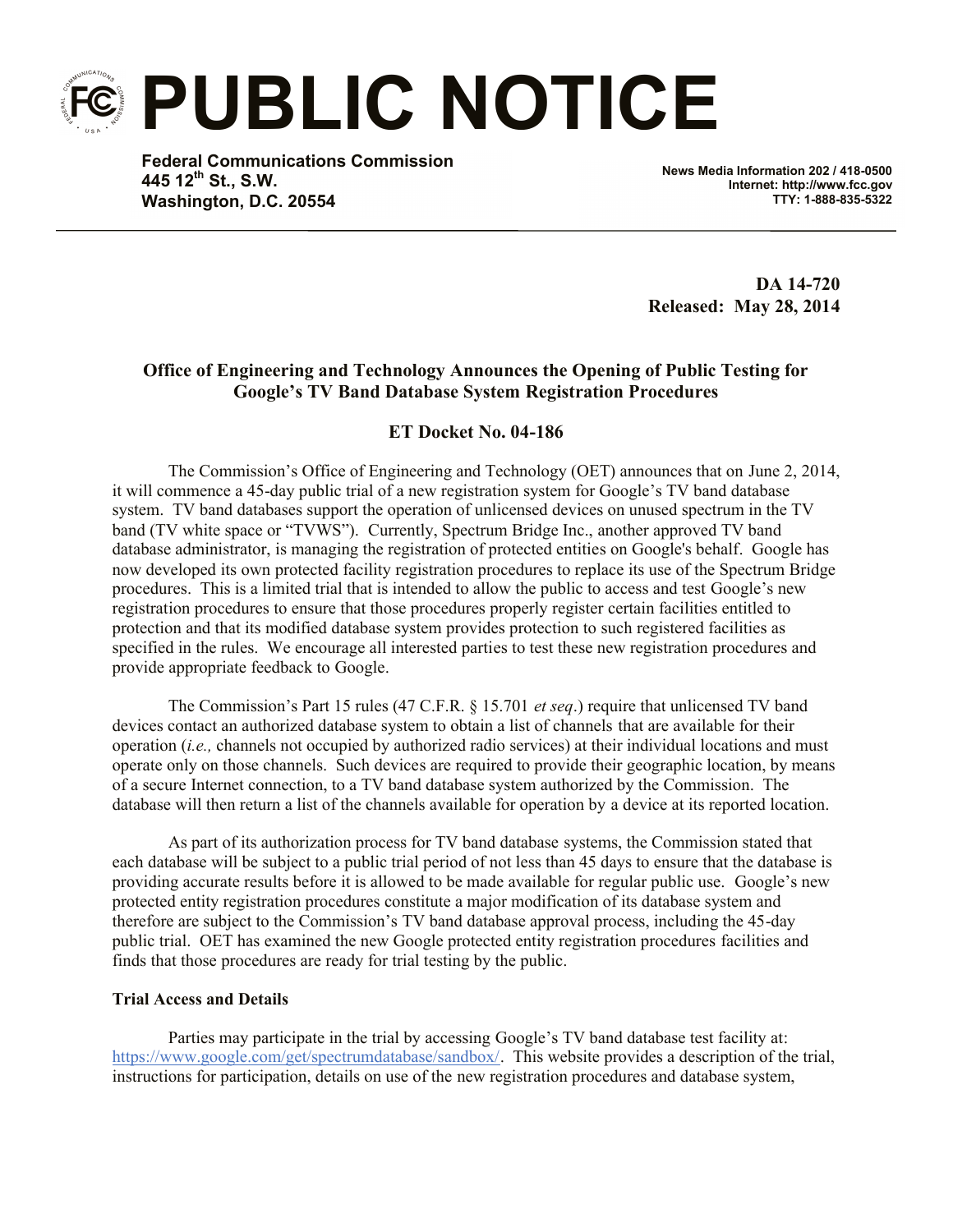access to the database's various capabilities, and a link for providing comments and other feedback to Google. The test facility will not be active before the date the trial is scheduled to commence.

During this trial, participants are encouraged to test:

- the MVPD receive site (cable headend and satellite receive site) registration utility
- the broadcast auxiliary temporary receive site registration utility
- the fixed TV band device registration utility; and
- the wireless microphone registration utility
- the channel availability calculator to observe that protection is provided for registered facilities

The trial is intended to ensure that each of these elements of Google's modified database system is working properly and providing the interference protection required under our rules.

In addition, participants are encouraged to report any inaccuracies or provide comments on issues with any other aspect of the registration system and the database system as modified to Google through the response facility on the trial's website. Google will respond, as appropriate, to such reports and comments with an explanation and notification of any responsive actions it may take, as appropriate. During the trial, Google may apply any corrective measures it determines are needed and will advise participants of such measures through the trial's website.

As indicated above, the trial of the modified Google database system is currently scheduled to last for 45 days and will therefore end on July 17, 2014. However, if the results of the trial indicate that additional testing is necessary, OET may extend the trial period.

After the close of the trial, Google will provide a summary report to OET that identifies: 1) problems reported and their disposition; and 2) descriptions of changes made to the registration procedures or channel availability calculator. Once Google submits its report, OET will provide a short period of time for interested parties to submit comments on the report. Note that the successful performance of the modified database system through this trial is only one element in OET's evaluation of a system for approval to operate. Other requirements for TV band database systems are set forth in 47 C.F.R. 15.701 *et seq*. and OET's January 26, 2011 *Order* on TV band database administrators (*see Order* in ET Docket No. 04-186, DA 11-131). OET will grant final approval for Google to operate its modified database system with certified TV band devices once it determines that the system complies with all of the applicable rules and requirements. The public will be informed of such decision through a Public Notice.

The FCC rules require that TV band database systems protect the following radio services: 1) broadcast television stations (including full power, TV translator, low power TV, and Class A stations); 2) fixed broadcast auxiliary service (BAS) links (both permanent fixed and temporary sites); 3) receive sites (and received channels) of TV translator, low power TV, Class A TV stations, and multichannel video programming distributors (MVPDs) (collectively "receive sites"); 4) private land mobile radio service and commercial mobile radio service operations; 5) offshore radio telephone service operations; 6) radio astronomy operations at specific sites; and 7) low power auxiliary service operations (principally licensed and certain approved unlicensed wireless microphone venue sites). Except for temporary BAS links, receive sites, locations where licensed wireless microphones are used, and approved unlicensed wireless microphone venues, the necessary information for TV band databases to provide protection from unlicensed devices is either extracted by the database administrators from the Commission's databases or is specified in the rules. Parties responsible for facilities for which information is contained in the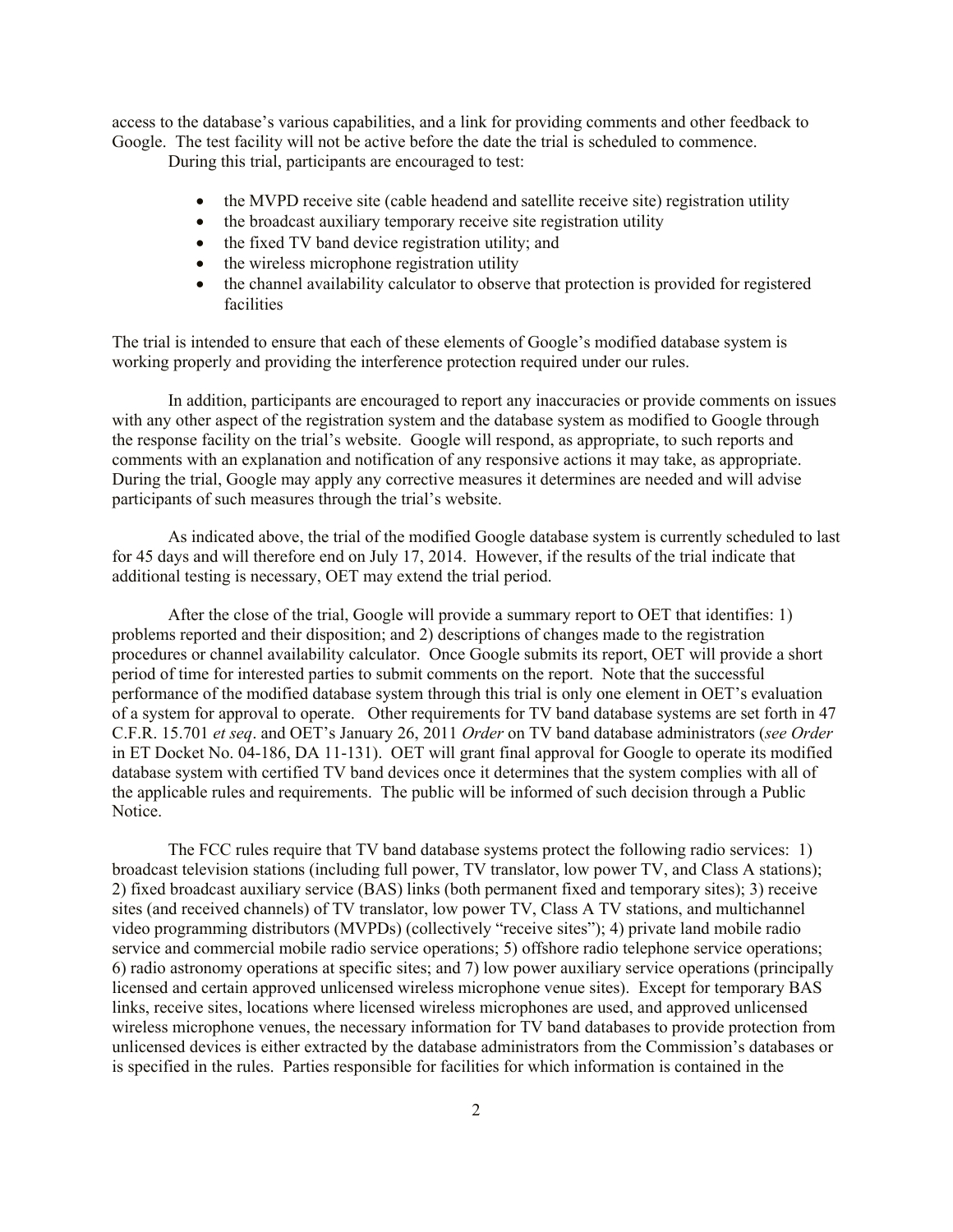Commission's records or provided in the rules do not need to take any action to obtain protection from TV band devices.

Parties responsible for temporary BAS links, receives sites, and wireless microphone uses must specifically register their sites to receive protection from TV band devices. Google's modified database system provides new registration procedures for these facilities. These new registration capabilities are available for examination through Google's database test facility at: https://www.google.com/get/spectrumdatabase/sandbox/. The rules provide that use of unlicensed wireless microphone may be registered for protection in the TV band databases only at certain qualifying venues and if pre-approved by the Commission. (Such requests may be made through the Commission's Universal Licensing System (ULS) at http://www.fcc.gov/uls/login). For purposes of this trial, Google, with OET's approval, has implemented a test registration capability for registration of venues where unlicensed wireless microphones are used that does not require that registrations be pre-approved by the Commission; this test registration capability is available through Google's database test facility.

We encourage parties responsible for MVPD receive sites, licensed wireless microphone operations, venues where large numbers of unlicensed wireless microphones are used, and temporary BAS links to enter trial registrations and make use of these capabilities in their testing of Google's modified database. Registrations for MVPD receive sites, sites where licensed wireless microphones are used, venues where large numbers of wireless microphones are used, and temporary BAS links that are made during the trial period will be deleted by Google after the trial.

Parties can register their temporary BAS links, receive sites, and sites where licensed wireless microphones are used with Google's operational database system now through its use of the Spectrum Bridge registration procedures incorporated therein. Existing registrations and new registrations made through that database will be included, as appropriate, in Google's modified database system after that system is approved and implemented for operation with the new registration procedures. Note that registrations made with Google's operational database are shared with the other databases and registrations that expire will not remain in the TV band databases.<sup>1</sup> New registrations entered into Google's current operational database during the trial or its modified database after the trial will be communicated to, and included in, the other databases.

The TV band database systems are the subject of a docketed proceeding, **ET Docket No. 04-186**, and responses to the trial of Google's database system conducted pursuant to this public notice may be filed with the Commission at any time using the FCC's Electronic Comment Filing System (ECFS) as described below. The FCC has implemented a simplified interface for ECFS to facilitate consumer comment. Documents filed on ECFS may be accessed and reviewed on that system, which contains copies of written submissions and summaries of oral submissions regarding the white spaces proceeding.

Pursuant to sections 1.415 and 1.419 of the Commission's rules, 47 CFR §§ 1.415, 1.419, interested parties may file comments and reply comments on the trial of Google's database system at any time during and after the trial period. Comments may be filed using the Commission's Electronic Comment Filing System (ECFS). *See Electronic Filing of Documents in Rulemaking Proceedings*, 63 FR 24121 (1998).

 $\overline{a}$ 

 $1$  Thus far, OET has approved the TV band databases of Spectrum Bridge, Inc., iconectiv (formerly Telcordia Technologies, Inc.), Key Bridge Global, LLC, and Google, Inc. for operation to provide service to devices.